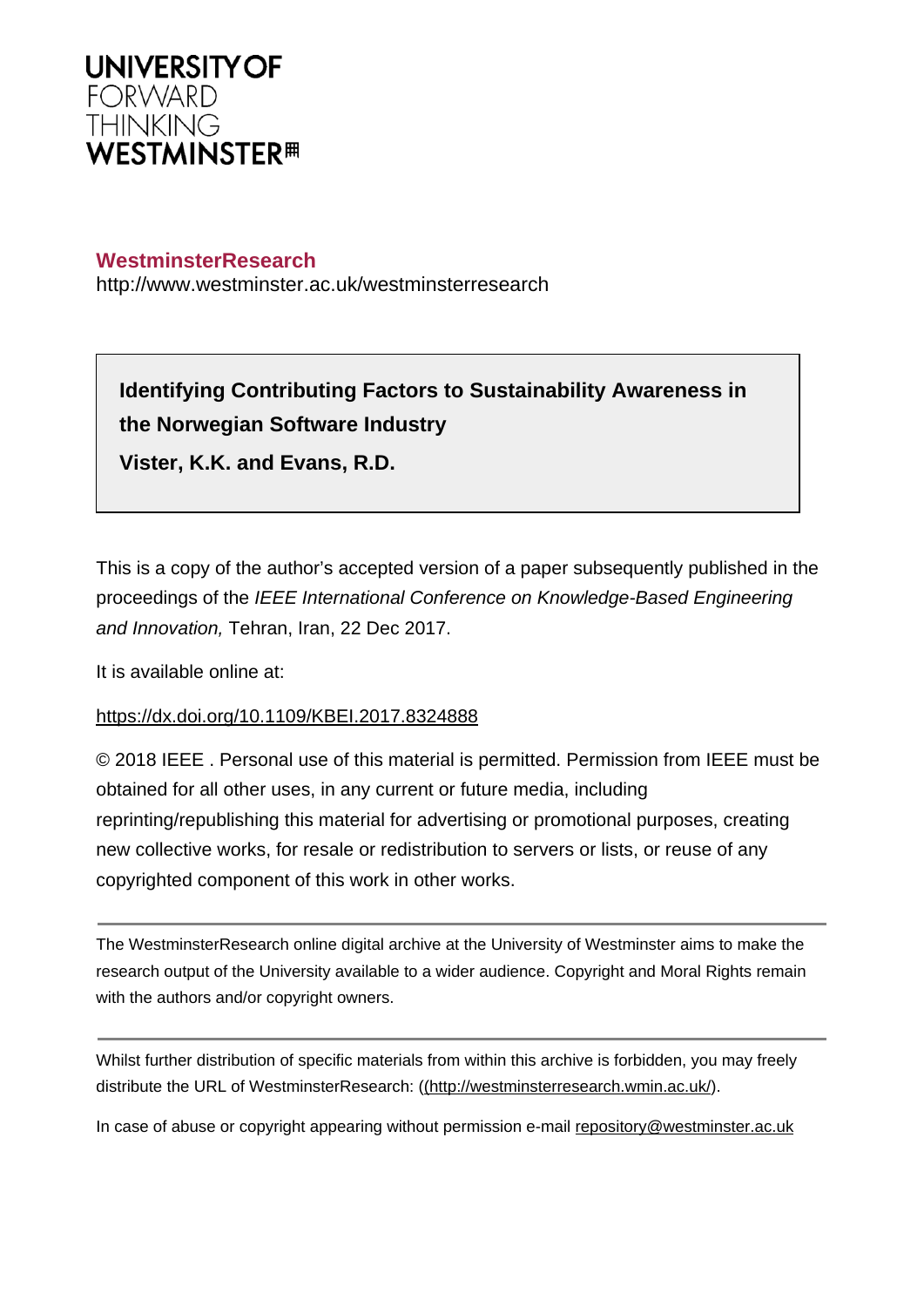# Identifying Contributing Factors to Sustainability Awareness in the Norwegian Software Industry

Kaja Kristine Vister and Richard David Evans\* Westminster Business School University of Westminster London, United Kingdom<br>
\*Corresponding author: R.Evans@westminster.ac.uk

*Abstract***—During the last decade, cloud computing has grown in importance, popularity and user adoption across many industries. It offers various benefits to organisations; however, many are not aware of the valuable sustainability benefits that can be experienced when using cloud computing software. This research, through case study investigation of 10 accountancy firm clients of a Norwegian cloud computing software provider, aims to identify contributing sustainability factors that affect customer decision making when choosing whether or not to purchase cloud computing services. The views of 10 established Norwegian SME accountancy firms that use the case study organisation's services were captured through face-to-face semi-structured interviewing. Results indicate that sustainability awareness is of low priority among interviewed accountancy firms and that no sustainability factors were considered when choosing to purchase cloud computing software. In future, interviewees acknowledged that sustainability factors may affect their purchasing behaviour. It is, therefore, recommended that cloud computing software providers offer real-world insights to clients on how to become more environmentally friendly by using cloud computing.** 

*Keywords—cloud computing; sustainability; environmentally friendly; service providers; Norwegian software industry.* 

#### I. INTRODUCTION

One of the last stages of the IT infrastructure revolution, which bloomed in the 1990s, was the development of cloud computing, which refers to a computing model where organisations use software solutions over the internet to obtain computing power [1]. The rapid growth of cloud computing over the past decade has changed the way many industries operate. This change provides companies with an opportunity to rethink the way they do business and accomplish a new and more sustainable long-term business focus. By moving traditionally paper-based business operations to the cloud, it allows companies to reduce their carbon footprint and increase energy efficiency and equipment recycling [2]. Furthermore, in recent studies [3], customer demand for sustainable products and services has increased supplier focus on producing sustainable outputs. Some researchers [4] also argue that by focusing on sustainability, businesses may gain competitive advantage and build greater trust with customers, improving loyalty, word-of-mouth marketing and enhancing their ability to recruit more appealing employees. Loorback and Wijsman [5] further add that businesses that focus on sustainability develop renewed ambition and enthusiasm, as well creating a driving force for system transition among customers.

Cloud computing offers several well-known benefits to organisations, including flexibility, the ability to work from anywhere at any time, reduced costs, higher efficiency, mobility, easier sharing of documents and information with clients, as well as easier and quicker access to knowledge online [6]. However, many companies are not aware of the environmental and sustainable benefits of using cloud computing software, which not only benefits the company, but also the environment. Using cloud computing results in a more efficient use of resources and energy, resulting in less strain on the environment, making cloud computing a greener business solution for many companies [7]. At present, however, there is an ongoing debate in literature as to whether cloud computing is as environmentally friendly, as previously discussed. Di Salvo et al. [8] argue that cloud computing is environmentally friendly as it uses less electricity and, therefore, causes less strain on the environment, due to it requiring less global resources during implementation and operation. Conversely, Matthews [4] argues that, to be sustainable, cloud computing must use renewable sources of energy in order to be sufficiently sustainable, since cloud servers use a significantly large amount of electricity. This view is supported by Orfano [9], who argues that even though cloud computing provides a paper-free environment, to support the power consumed by electronic computing devices, more forests are now being chopped down. For companies wishing to adopt cloud computing, Yadav and Mulwani [10] identify a series of strategies that organisations can adapt to exploit the sustainable benefits that cloud computing software offers. These include: (1) encouragement and flexibility for employees to work from home to save energy on transportation and commuting costs; (2) reductions in hardware components, cutting energy costs for running and cooling of hardware and desktop virtualization; and (3) replacing face-to-face meetings with video and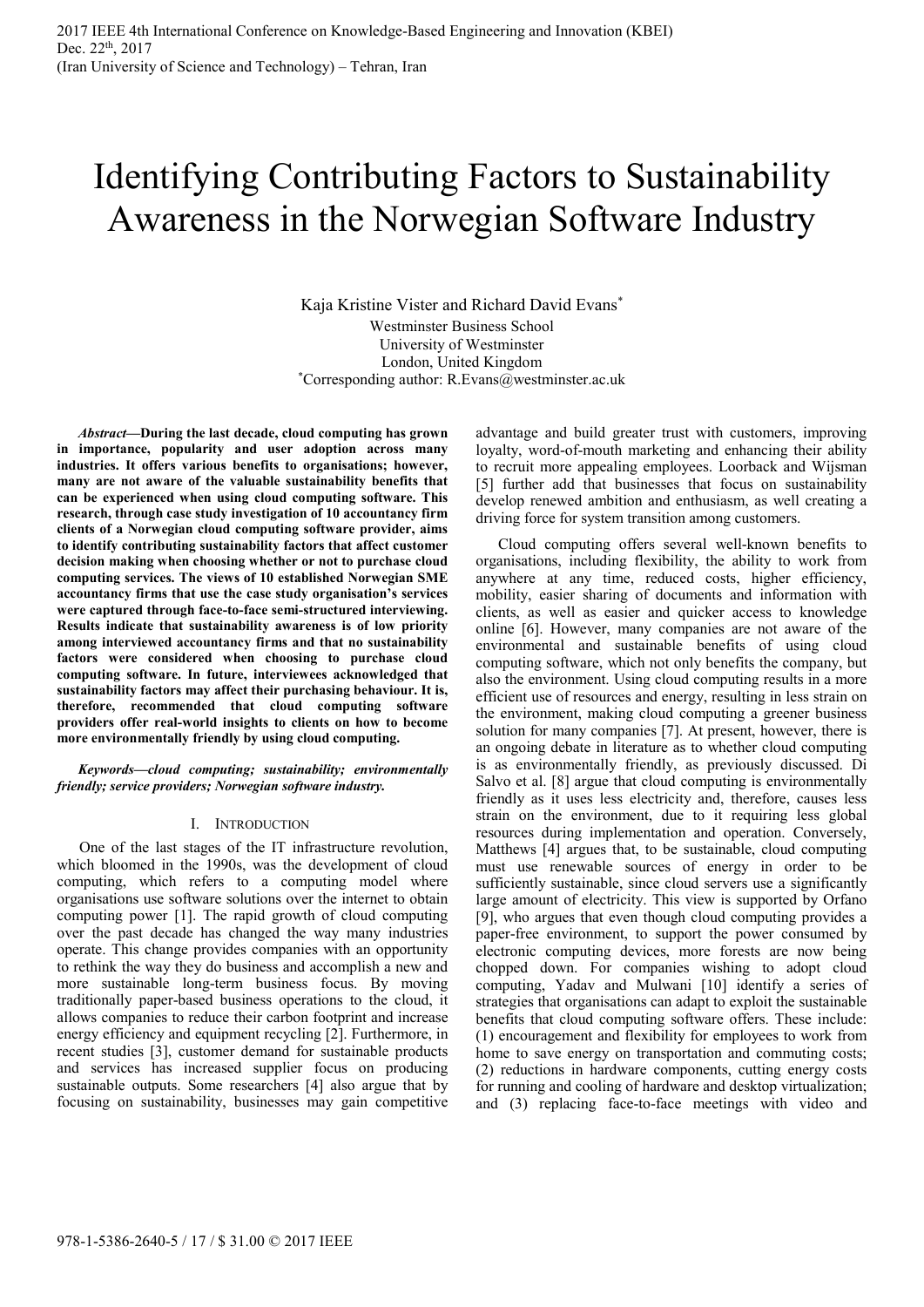conference calls. Moreover, customers have the option to identify and utilise cloud computer providers who use alternative energy sources to power their hardware, such as wind, solar or hydro power [11].

Internationally, sustainability is growing in importance. For example, in September 2015, The United Nations [12] launched their '17 Sustainable Development Goals' with the aim of ending poverty, protecting the planet and ensuring prosperity for all. Similarly, in 2017, The European Union [13] produced the EU Sustainable Development Strategy with the aim to "identify and develop actions to enable the EU to achieve a continuous long-term improvement of quality of life". It is also evident that companies that focus on sustainability gain greater market share and increase their competitive advantage [14].

To date, previous cloud computing research, such as [6, 15], has focused predominantly on its adoption, including the exploration of legal and ethical issues, with research relating to energy saving and environmental dimensions of cloud computing being scarce. Therefore, this research plans to answer the question: What sustainability factors will affect customers when they decide whether to use cloud computing services? We aim to identify if there is a need for increased focus and information concerning sustainability in relation to the use of cloud computing software. For the purpose of this study, sustainability awareness refers to an increased focus on environmental effects that cloud computing provides to become more environmentally friendly.

#### *A. Case Study Organisation*

This research adopts an industrial case study approach, working in collaboration with a Norwegian cloud computing software company (Company A) who produce and sell bespoke web-based Enterprise Resource Planning (ERP) systems that are delivered as a Software as a Service (SaaS) using cloud computing to Small and Medium-sized Enterprises (SME) in Norway. The company has a current customer base of 20,000 clients and aims to become one of the leading SaaS ERP system providers to SMEs in the world. In recent years, the company has played a significant role in the technological changes experienced in the Norwegian accounting industry and now prioritizes this industry as its main customer segment. As a supplier of cloud computing software, Company A is responsible for providing information to customers on the sustainable benefits that can be obtained when using their ERP system. Until recently, focus has predominantly been on highlighting benefits, such as efficiency, flexibility and lowered costs. However, reductions in energy consumption and other sustainable benefits, as a result of cloud computing, should be given greater emphasis.

#### *B. The Norweigian Accounting Industry*

The Norwegian accounting industry has grown significantly in the last decade, showing a 55.6% rise in sales

from 2007 to 2014 [16]. At the same time, the evolution of disruptive technologies, such as cloud computing, is changing the accounting industry and a report entitled 'Computerization and the Future of Jobs in Norway' [17] claimed that there is a 98% probability that the accounting profession in Norway will be digitalized in the future. This reinforces the importance of rethinking the way accountants work today as well as their role in providing services to customers.

The usage of cloud computing among Norwegian accountants started around ten years ago, but has increased in popularity over the last few years. There has been a significant change in the entire accounting system, from accounting standards, processes and staff; a trend that is expected to continue in the future. In 2010, Defelice [18] forecasted that by 2015, almost every accountant will use cloud computing systems and that premise-based software will not exist by 2020. This relatively drastic shift is caused by accountants now understanding the potential that cloud computing offers when it comes to efficiency, lowered cost and performance, which is particularly important for SMEs [19]. Companies operating in the SME segment find cloud computing systems especially valuable, because it is easier to share accounting information and provide correct financial information for decision making across an organisation. Traditional accounting systems tend to be large and complex, making it difficult to share information [20].

In Norway, the increased awareness of the importance of sustainability has been growing at personal, policy and organisational levels and has also had an increasing influence in the accounting industry. Lehman [21] argues that accountants, in future, could play an important role in responding to sustainability issues, such as global warming. This includes reporting and measuring the intrinsic and environmental value of commodities, instead of just its economic value. Accountancy firms should, therefore, not only report financial aspects related to their client's performance, but include social and environmental reporting as well.

The International Federation of Accountants [22] has recently emphasized the important role accountants can play in embracing sustainability challenges. Accountants can contribute to sustainability by developing a sustainable strategy and business model for their customers, as well as providing measurement of sustainability performance which are of value for stakeholders. Moreover, by doing this, accountants can contribute to increased business resilience and better business performance. However, in order to be able to measure nonfinancial performance, Eccles [23] argues that accounting standards for measuring such performance need to be in place. In contrast, Deegan [24] argues that incorporating measures of social and environmental performance are not something accountants should be concerned with or do, because accounting should only involve financial performance and 'numbers' to measure a company's performance.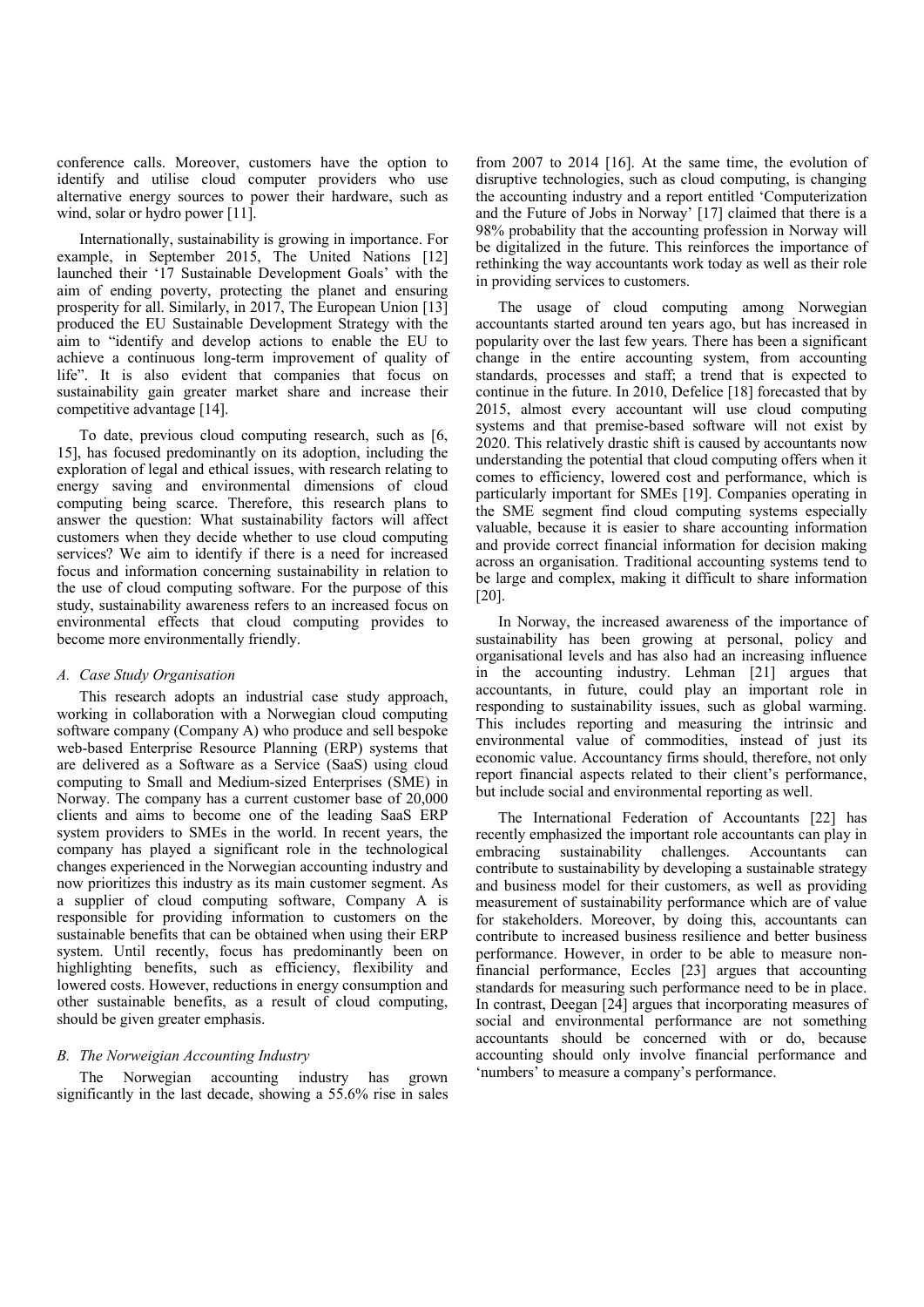#### II. METHOD

This research explores the awareness of sustainability among cloud computing customers from the accounting industry in Norway. The study will be limited to accountancy firms only, as this industry represents the largest customer segment of Company A. Our sample and method consists of 10, one hour, interviews with customers of Company A. This includes 2 x Female accountants and 8 x Male accountants, operating in Oslo, with various levels of experience. All customers interviewed represent an accountancy firm that can be considered an SME, with an average number of 250 employees.

Data was collected using an audio recorder and transcribed using Microsoft Word. All interviews were conducted in Norwegian and subsequently translated into English. To analyse the data, Nvivo was used to aid efficiency and identify key concepts and formulate suggestions for improvement. It is acknowledged that the size of our sample could be considered limited, however, this research should provide interesting findings relevant to the accountancy industry in Norway.

In total, 12 questions were asked to each interviewee. These included:

- 1. What does the word sustainability mean to you?
- 2. What role do you believe accountants can play in relation to sustainability?
- 3. What were the main reasons you decided to start using the cloud computing services of Company A?
- 4. Has Company A changed your role as an accountant?
- 5. Has Company A's technology helped you in any way to focus more/less on sustainability?
- 6. Does your company focus on sustainability in any way? Do you have any plans on how to become more sustainable in the future?
- 7. What does a normal working day look like for your employees?
- 8. Do you help your customers focus on sustainability? If so, how?
- 9. Are some customers more concerned with the environment than others?
- 10. Do you think increased focus on sustainability could help your business in any way? If so, how?
- 11. Would you increase focus on sustainability (environment) if it was better arranged/facilitated by Company A?
- 12. Do you believe the role of an accountant will change in future? If so, how?

#### III. RESULTS

#### *A. What does the word sustainability mean to you?*

As shown in the word frequency analysis in Fig. 1, most participants associated sustainability with the environment and the importance of sustainable development, including the use of alternative energies and preserving the planet.



Fig. 1. Word Frequency Analysis

Interviewees also stated that the word 'sustainability' meant something that could survive over time, was scalable, and did not use temporary resources.

#### *B. What role do you believe accountants can play in relation to sustainability?*

All interviewees stated that they had not considered this topic before. However, upon consideration, 8 out of 10 stated that using less paper was the most important contribution that accountants could make with relation to sustainability. Two participants stated that it was important to use available technologies and consider the environment in the office, such as using products that use less electricity.

#### *C. What were the main reasons you decided to start using the cloud computing services of Company A?*

The majority of participants stated that the main reason they decided to start using the services of Company A was due to it being online, flexible and they wanted to keep up-to-date with new technologies and gain the benefits associated with cloud computing adoption. Moreover, one interviewee stated that it was due to a change in their customers' demand and another stated that it was because of the possibility to work in the same system, but from different countries and using different devices, as they often had employees working from two different countries at the same time. No interviewees stated that sustainability or any environmental factor were considered or had an influence when choosing Company A.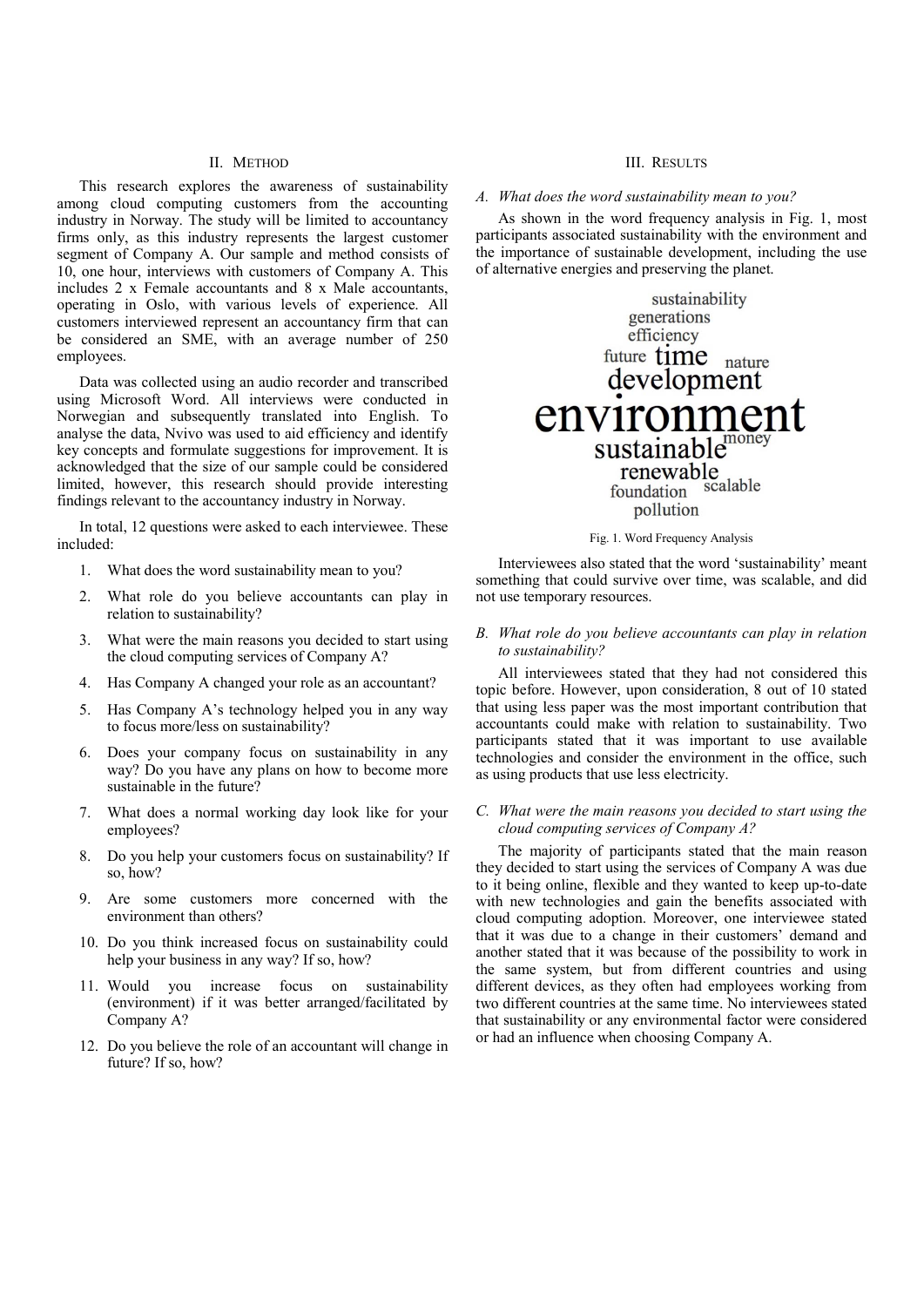#### *D. Has Company A changed your role as an accountant?*

6 out of 10 interviewees stated that Company A had changed their role as an accountant. The main reasons for this were due to the way Company A, through cloud computing technology, had changed their daily tasks, from routine work to more interaction and collaboration with customers. In addition, Company A had made traditional accounting tasks less time consuming and accounts felt that they are now more regularly updated. 4 out of 10 interviewees, however, said 'no' when asked whether Company A had changed their role as an accountant. The reason for this was that these interviewees and their companies already operated using similar cloud computing software solutions. One participant also stated that they had not seen any difference yet, due to the fact that they only started using Company A's solutions six months ago.

#### *E. Has Company A's technology helped you in any way to focus more/less on sustainability?*

7 out of 10 interviewees stated that the technology had not helped them to focus on sustainability in any way. The reason for this was that sustainability was not the driver behind why they changed to a cloud computing software solution. In fact, sustainability was not something they had thought about at all, which is similar to answers provided for Question B. However, even though interviewees initially responded 'no', the majority of participants stated, after consideration, that the technology had helped them become more environmentally friendly, but that this was an unintended outcome of working more online and using less paper. The remaining 3 interviewees stated that the technology had helped them focus more on sustainability, especially by, for example, using two screens and working electronically and not printing out documents.

#### *F. Does your company focus on sustainability in any way? Do you have any plans on how to become more sustainable in the future?*

9 out of the 10 interviewees concluded that their company did not focus on sustainability in any way. However, the majority required their customers to use Company A's software and equipped their employees with two computer screens to make it easier to work more efficiently and online at all times. One participant focused their answer on sustainability, stating that they had incentives for employees to be more sustainable; these included economic support if employees wanted to buy, for example, an electrical-bicycle to use to and from work, as well as transportation to meetings with customers.

#### *G. What does a normal working day look like for your employees?*

Answers to this question varied the most between interviewees. In general, all participants answered that they now, when using Company A's services, had the opportunity to be more flexible and that their companies allow employees to work from anywhere at any time. However, this practice varied. Some answered that their employees could decide for themselves where to work from, as long as the work was completed. In contrast, some required their employees to be at the office at all times in order to support a social environment at work but, at the same time, provided flexibility if employees needed to stay at home. One participant highlighted the importance of a good 'work-life balance', which was made possible with a flexible system, such as that provided by Company A. Moreover, due to increased collaboration and engagement among customers, some stated that they are even more outside the office visiting customers, in order to maintain a good relationship. However, the SaaS solution provided by Company A had allowed for increased collaboration and new communication online, with automated processes, as well as an opportunity for customers to monitor the accountants more regularly, which reduces the need for physical meetings with customers. Still, a couple of interviewees highlighted the fact that a good relationship with customers was easier to obtain when meeting face-to-face and that a good relationship resulted in increased responsibilities.

#### *H. Do you help your customers focus on sustainability? If so, how?*

4 out of 10 interviewees acknowledged that they help their customers to focus on sustainability to some extent. This could be in the form of requiring them to use the software of Company A or other cloud computing solutions, as well as encouraging them to use electronic-invoicing. The remaining six interviewees stated that they do not help their customers to become more sustainable or require any of their customers to use Company A's services. Some even believed that it was their job, as an accountant, to adapt to their customers processes, and was not their responsibility to require them to use any specific system or help them increase their focus on sustainability.

#### *I. Are some customers more concerned with the environment than others?*

8 out of 10 interviewees could not identify any customers who were concerned with the environment. Two participants stated that their customers were concerned and considered the environment and sustainability in their business activities. One interviewee stated that women, particularly working in the beauty and cosmetic industry, were more concerned about the environment compared to other customers. Another participant stated that they had one customer who has an "environmental profile", meaning it is important for them to be environmentally friendly and consider sustainability in all of their business processes and activities; this required all communication and invoicing to be completed electronically; they also acknowledged that the customer had demanded that their accountant was environmentally friendly.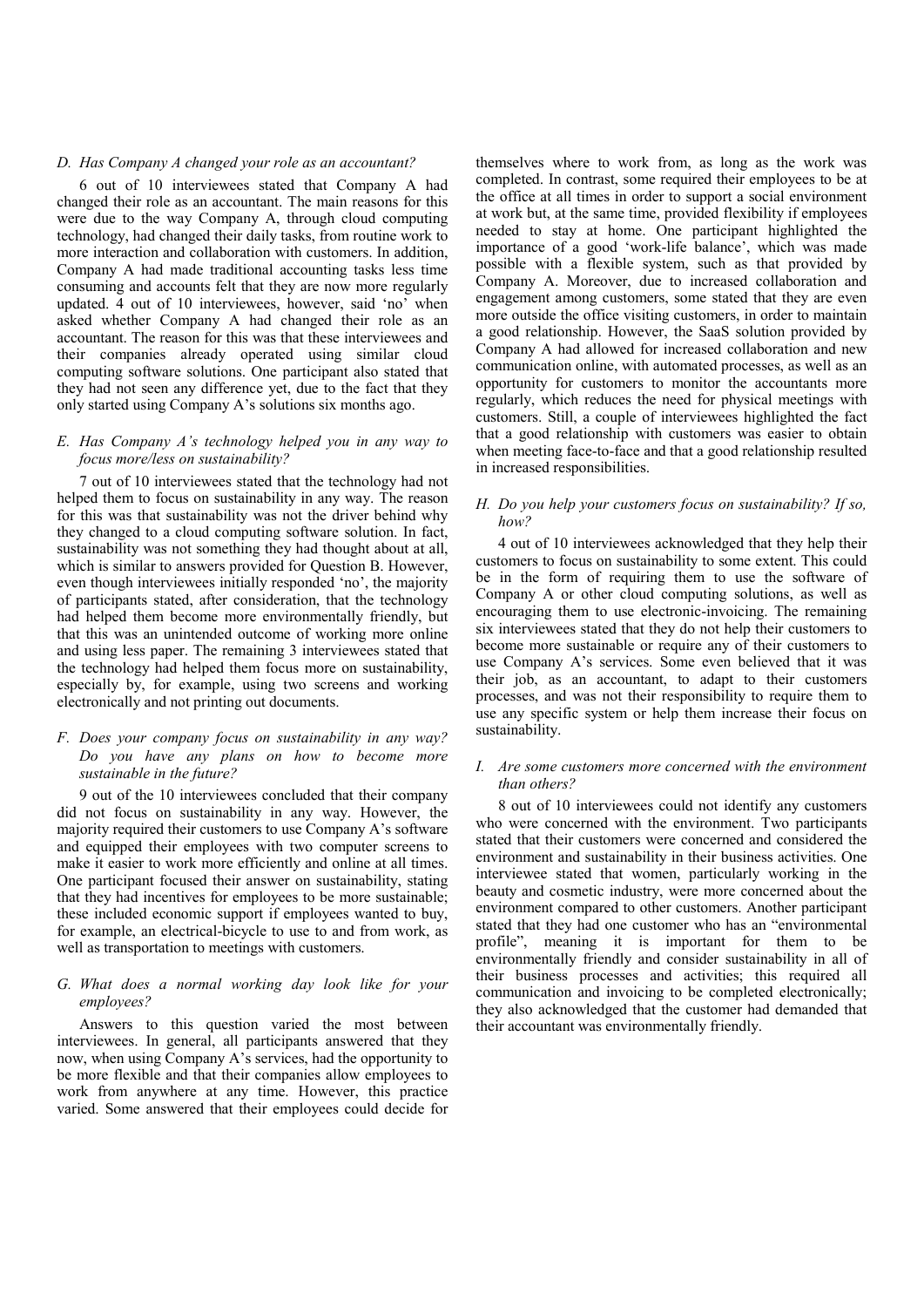#### *J. Do you think increased focus on sustainability could help your business in any way? If so, how?*

5 out of 10 participants opposed the idea that an increased focus on sustainability could help them with their business, at least not in the near future. Four participants believed it could and that it would only become important in the future with relation to the increased attention towards sustainability and the environment. A common view shared by interviewees was that by focusing more on sustainability provides competitive advantage, which would attract new investors, customers and others with the same focus on sustainability. Moreover, some believed that focusing on sustainability is something that is, and will be, important for customers as well, especially those with a public profile.

#### *K. Would you increase focus on sustainability (environment) if it was better arranged/facilitated by Company A?*

7 of the 10 participants stated that they would increase their focus on sustainability, stating that if Company A had helped them be more aware of the importance of being sustainable, it would be positive and would have helped them increase their focus on sustainability. One way mentioned to do this is to write a blog post on the subject, providing information on how focusing on sustainability could be more cost effective and profitable, as well as providing the SaaS with new reports and dashboard functions making it possible to monitor how sustainable the business is.

#### *L. Do you believe the role of an accountant will change in future? If so, how?*

All interviewees, bar one, agreed that the role of the accountant would change in the future. This view was based on the introduction of new technologies, Artificial Intelligence (AI) and digitalization that industry is facing. Interviewees agreed that the role of the accountant will be more focused around advisory and expertise sharing tasks, requiring accountants to take on further education and training. The participant who did not agree thought that the role of the accountant would not change in a long time and that it was, therefore, not important to consider how it might change.

#### IV. CONCLUSIONS

This study was conducted to identify the contributing factors of sustainability awareness among accountancy firms in Norway who use the SaaS provided by Company A, as their cloud computing software solution.

As expected, sustainability, in relation to cloud computing and the usage of the SaaS solution provided by Company A, was not a familiar theme or something any of the interviewees had considered. Thus, sustainability awareness could be considered low. Interestingly, none of the 10 participants had considered the environmental benefits in using cloud computing when deciding to start using the SaaS solution; instead, they had chosen it due to it being: online, flexible and

up-to-date with new technologies. 7 out of 10 interviewees agreed that accountants could play a role in relation to sustainability; this demonstrates a belief that accountants can play an important role in accountancy firms becoming more environmentally friendly and focusing more on sustainability. Moreover, 9 out of 10 interviewees answered that Company A had helped them to focus more on sustainability. However, the increased focus on sustainability was only a side effect and not the main reason for choosing the Company A's cloud computing solution. These results confirm that in order to increase sustainability awareness amongst accountants, there is a need for an increased focus and information concerning sustainability in relation to the use of cloud computing.

It is evident that the accounting industry is changing and accountants must find new ways to assist and work with their customers in order to survive. Companies still heavily rely on their accountants with relation to accounting advice, as well as other recommendations regarding business performance, which gives accountants an opportunity to strengthen their role as a trusted advisor. Research shows a growing focus on sustainability in business in general and combined with increased requirements from governments, sustainability reporting is likely to become an integrated part of the accounting process in future. Cloud computing suppliers, such as Company A, have a responsibility to facilitate these changes, as well as being the driving force in the shift towards increased sustainability awareness.

It can be seen from this research that the ability to adapt will also be important, both in terms of new technologies, such as cloud computing and AI, as well as new standards related to reporting and how companies measure their business performance. Organisations who have already adapted and started to take advantage of new technologies seem to be performing better when compared to others who are not yet willing to adapt. In future, adapting to these changes will be inevitable, in terms of future growth and success, and a competitive advantage is possibly obtained by following these trends, in favor of the companies already implementing them. Company A should see this, therefore, as an opportunity to implement a sustainable strategy in order to achieve increased competitive advantage. In future, businesses are most likely to seek suppliers who have a sustainable image. Company A should provide information about how to become more environmentally friendly by using cloud computing software, as well as supplying their software with possibilities for their customers to become more sustainable.

#### *A. Future Work*

As previously acknowledged, the sample size of our study could be considered somewhat limited, providing a narrow focus to the accounting industry in Norway only. In future, this research could be extended to include other industries to identify if sustainability awareness is higher or lower. It could also be possible to conduct a comparative analysis to contrast the differences in awareness between two or more companies.